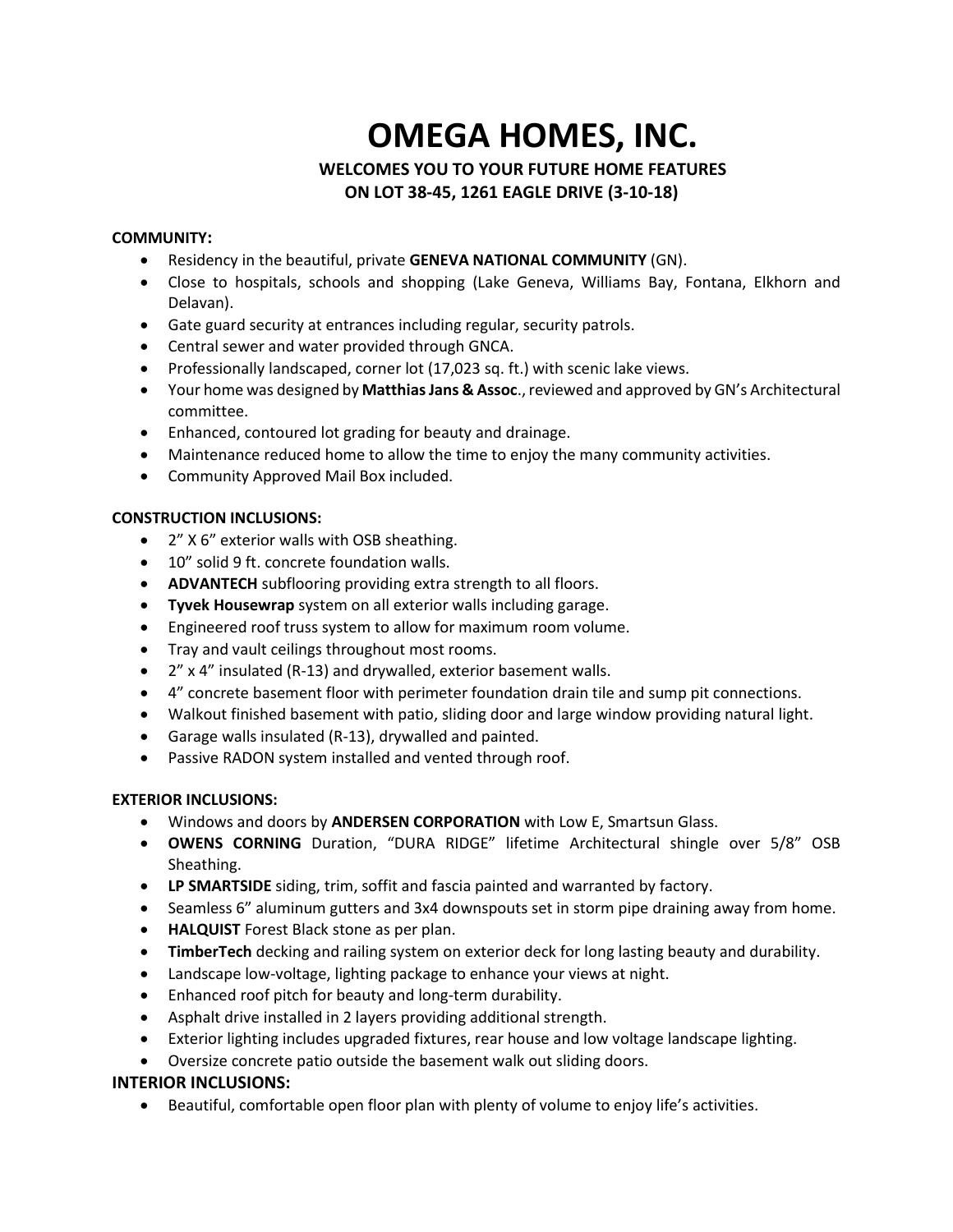- Vault and Tray ceilings providing a unique, custom feeling.
- Large windows to enjoy the many scenic lake views that differ by season.

# **CABINETRY AND COUNTERTOPS**:

- **VALLEY CABINETS** Custom design Maple cabinets with full overlay fronts, full extension soft close drawer guides, dovetailed drawers with soft close hinges. These custom cabinets furnished in Kitchen, Kitchen Island, all Bathrooms, Laundry and Mud rooms.
- **GRANITE or Quartz TOPS** in Kitchen, Master Bath, Bath #2, Wet Bar and elsewhere.
- Undercabinet Kitchen LED lighting.
- Cabinet hardware included from a large selection.

# **FLOORING AND BATHS:**

- **ARMSTRONG** Rustic Accent, engineered hardwood flooring in Kitchen, Family rooms and Foyer.
- **Dal Tile** Esta Villa (18"x18") in Laundry room and (12"x24") in Bath #2.
- **Dal Tile** Skybridge (12"x24") on bathroom floors over Hardiboard sheets laid over subfloor.
- **Dal Tile** Skybridge ceramic tile on bath and shower walls with row of Bliss Mosaic Glass.
- **Dal Tile** Artigiano horizontal pattern backsplash.
- **SHAW "**Well Played 1", 37 oz. stainmaster carpet in bedrooms.
- **SHAW** "Tuftex" commercial, stainmaster carpet throughout finished basement.

# **APPLIANCES:**

- **GE Profile** French door, stainless steel Refrigerator with hands free auto fill.
- **GE Profile** stainless steel, front control, 5 burner gas stove and oven.
- **GE Profile** stainless steel dishwasher with hidden controls and third rack.
- **GE Profile** stainless steel, Microwave over the range with 4 speed exhaust fan.
- **MAGIC CHEF** Wine/Beverage combination stainless steel refrigerator
- **Frigidaire** side by side refrigerator with ice maker serving basement bar.

# **HVAC:**

- Two zone heating and cooling (Main level and Basement) separately controlled.
- **Bryant** 96% efficient, 926T furnace.
- **Bryant** 16 SEER, single stage air conditioner
- **Ecobee 3** thermostats, touch screen with WiFi.
- **Bryant/Climate Shield** 10 year extended warranty on parts.
- **Bryant** large bypass Humidifier.

# **ELECTRICAL**

- 200 Amp service with 40 circuit panel.
- Decora switches & outlets and recessed LED can light fixtures throughout.
- Undercabinet LED Kitchen lighting.
- Upgraded ceiling fans and light fixtures.
- Electric smoke and CO2 detectors.
- TV and phone jacks amply installed.
- Floor outlet in Family Center.
- Outdoor lights, timer, and GFIs outlets as shown.
- Quiet Bath exhaust fan/light combinations throughout.
- Finished basement includes 12 LED can light fixtures.

# **PLUMBING**

• **Hellenbrand** water softner with digital controls.